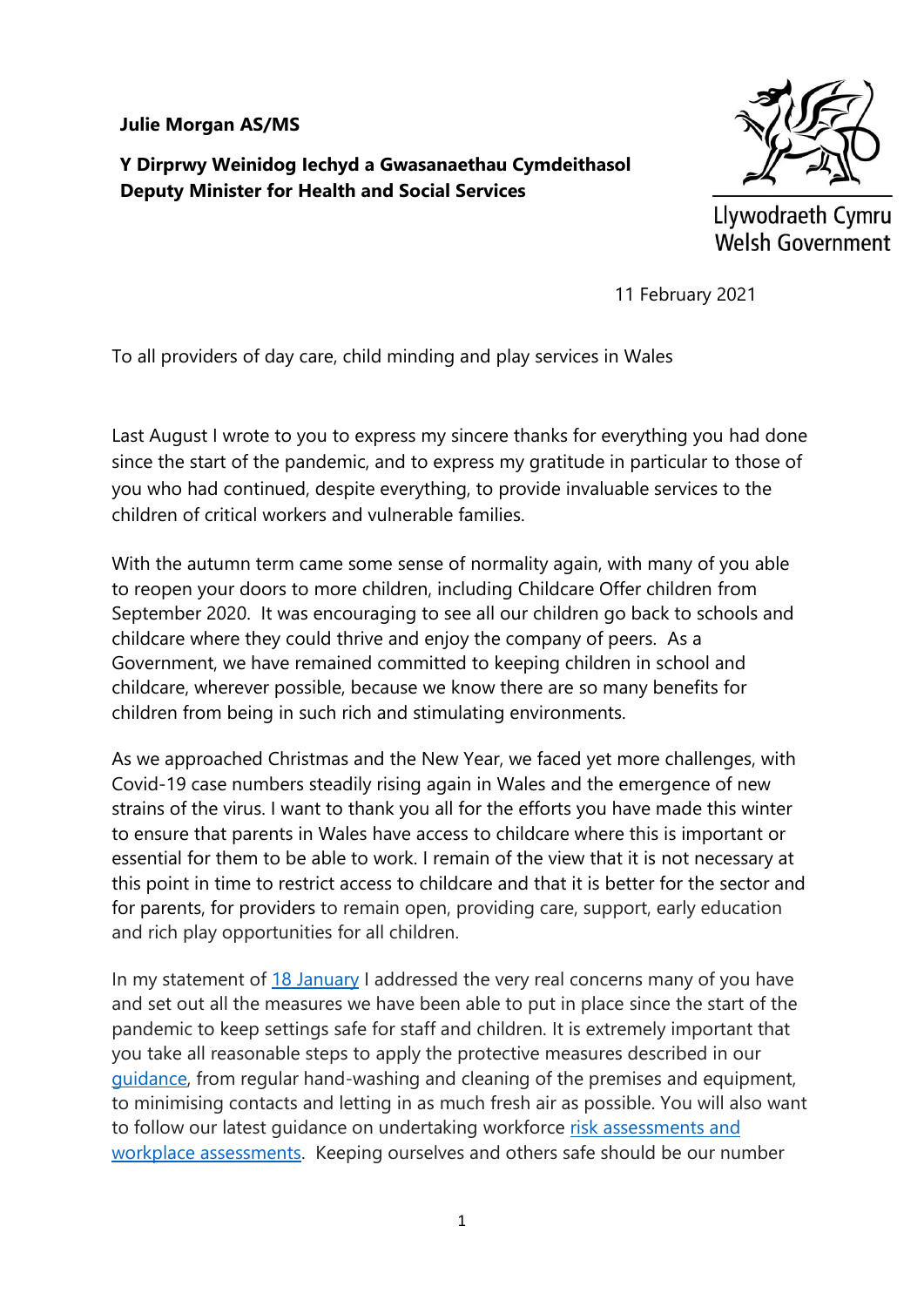one priority and I'm confident that if we all take the appropriate steps that we will get through this together.

As I write this, it seems the tide is starting to turn again. With good progress being made to vaccinate our priority groups and case numbers now falling steadily, there are reasons to be optimistic here in Wales. As with the rest of the UK, we are working to the Joint Committee on Vaccination and Immunisation (JCVI) priority schedule for vaccination roll out. I can confirm, however, that childcare staff (including Flying Start) who provide intimate personal care on a regular basis to those who are clinically vulnerable to Covid-19 will be prioritised for vaccination as part of priority group 2 and guidance has been made available this week to local authorities and health boards on how such staff should be defined and identified.

We have also confirmed that all those who work in childcare and play settings, whether that be day nursery or a childminder, will be offered the opportunity to take part in twice weekly [testing.](https://gov.wales/written-statement-testing-offer-schools-colleges-and-childcare-settings) Undertaking a quick and easy test twice a week will enable the sector to build on the control measures already in place through our Protective Measures guidance to ensure that those who have Covid-19 but have no symptoms are identified and self-isolate. This will help reduce the risk of transmission, not only in settings but in the wider community.

More detail will follow on how you can access the test kits and the logistical arrangements that will be involved. At the moment, the tests cannot be delivered to a person's home but we are working with partners to determine logistical solutions. We have developed some **FAQs** to answer any questions you may have. Further advice and guidance on the testing offer will follow.

You, our childcare providers, are an invaluable asset here in Wales and I remain committed to ensuring that we do all we can to support you through these uncertain and challenging times. We have recently written to local authorities to confirm that they can continue Childcare Offer payments in a number of scenarios where Covid-19 is impacting on your capacity to offer normal services. We have also made an additional £5.3million available this financial year to local authorities through the Children and Communities Grant to enable them to offer financial support to providers that are facing additional barriers or costs as a result of the virus or who are seeing a fall in demand for places. I would encourage you to speak to your local Family Information Service or your childcare contact in your local authority to explore all the options available to you. Your umbrella organisation will also be able to assist you with advice and guidance should you need further information on the support available.

You may also have seen our announcement on 1 February that we will be making additional funds available to local authorities. This will enable them to increase funding to the non-maintained sector for early education (Foundation Phase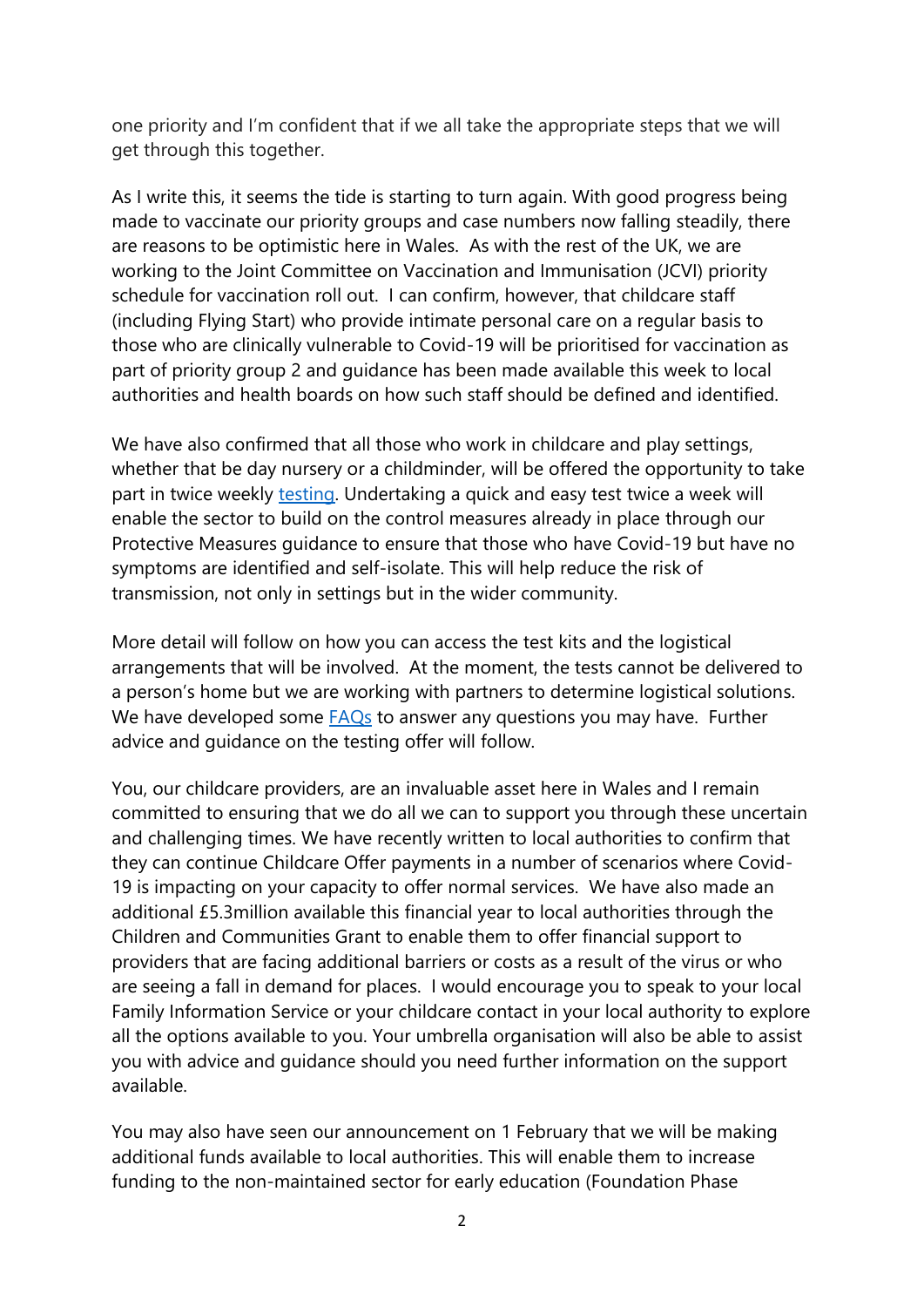Nursery) to support alignment with the current Welsh Government funding rate for childcare (£4.50) within the Childcare Offer. This decision is especially important after a difficult 2020 where the sector has been absolutely critical in our fight against the pandemic and in supporting our children and critical workers. This decision also reflects our commitment to maintain high quality care and education provision by continuing to give children the very best start in life and supporting parents. You can read the full statement [here.](https://gov.wales/written-statement-increased-foundation-phase-nursery-funding-aligning-education-and-childcare-rates) I know you will also be keen to learn more about our progress in terms of reviewing the hourly rate for the childcare element of the Offer. We have not been able to move as fast as we would have liked on this piece of work as a result of everything else we have been doing this last year to support the sector in other ways. However I am hopeful that we will be able to update you on this within the next few months.

It is important to us that we hear your views on the matters that concern you. We have heard from many of you over recent months and we receive regular feedback on the issues which impact on all of you through our partners in local authorities, the umbrella bodies which are part of the "Cwlwm" consortium and through the inspectorate, Care Inspectorate Wales. I am also grateful to those of you who responded to our Provider Survey back in the summer. We have now issued the second phase of this survey and look forward to hearing more about how you and your businesses have been impacted or how you have changed the way you work in response to the pandemic. This information is invaluable to us in formulating our policies and in trying to maximise the effectiveness of our interventions. I would encourage as many as possible of you to take the time to respond to this next round of the Provider Survey. I will keep listening and ensuring that your voice is heard here at the Welsh Government.

Many of the families you support will be involved in occupations which keep this country afloat, whether they are health or social care workers or food retailers. I'm conscious that it can be felt that your contribution as childcare providers often goes unnoticed or un-thanked, but I can assure you it **does not** and this is why I wanted to write to you personally to update you on key developments, but most of all to say "thank you". I am immensely grateful for the way you have carried on with unwavering determination and dedication. Thank you all.

Julie Morga

**Julie Morgan AS/MS**